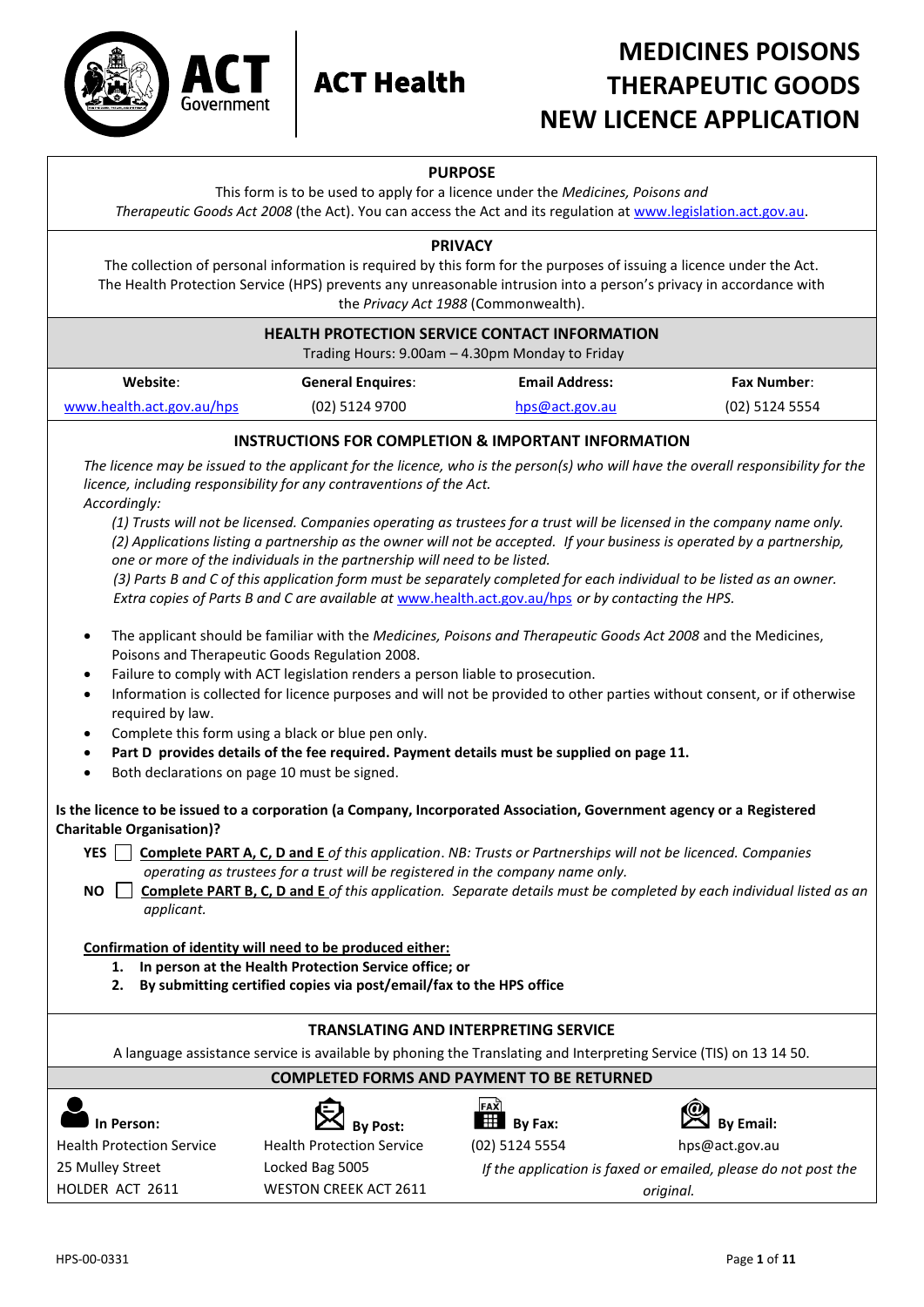# **CHECKLIST**

| If applying as an INDIVIDUAL                                                                                                                                                                                                                                                            |
|-----------------------------------------------------------------------------------------------------------------------------------------------------------------------------------------------------------------------------------------------------------------------------------------|
| Part B completed and signed: Applicant details for an individual (one copy for each owner)                                                                                                                                                                                              |
| Part C complete: Proof of identification (one copy for each owner)                                                                                                                                                                                                                      |
| One form of current photographic identification (for each signatory) presented in person at the Health Protection<br>Service<br><b>OR</b><br>One form of current photographic identification (for each signatory) sighted and certified by an authorised witness<br>for each signatory. |
| Part E completed: Licence application details                                                                                                                                                                                                                                           |
| Declarations signed (page 10)                                                                                                                                                                                                                                                           |
| Attached payment (page 11)                                                                                                                                                                                                                                                              |
| If applying as a CORPORATION                                                                                                                                                                                                                                                            |
| Part A completed and signed: Applicant details of a company                                                                                                                                                                                                                             |
| Attached current company extract issued by the Australian Securities and Investment Commission (ASIC)                                                                                                                                                                                   |
| Part C complete: Proof of identification (for company agent)                                                                                                                                                                                                                            |
| One form of current photographic identification presented in person at the Health Protection Service<br><b>OR</b><br>One form of current photographic identification sighted and certified by an authorised witness.                                                                    |
| Part E completed: Licence application details                                                                                                                                                                                                                                           |
| Declarations signed (page 10)                                                                                                                                                                                                                                                           |
| Attached payment (page 11)                                                                                                                                                                                                                                                              |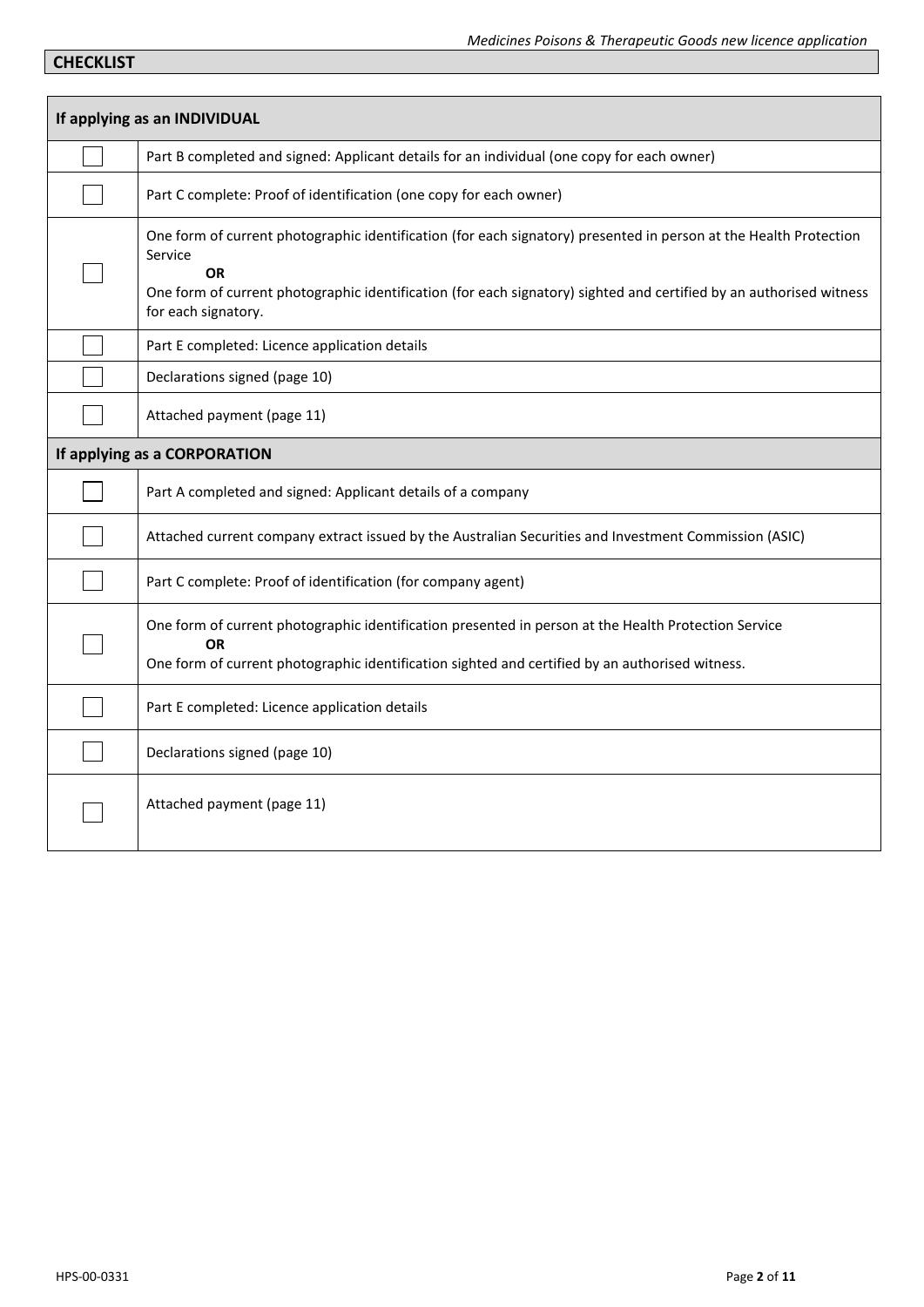| PART A - APPLICANT DETAILS FOR A COMPANY (Do NOT complete if you are applying as an individual)                                                                   |
|-------------------------------------------------------------------------------------------------------------------------------------------------------------------|
| A copy of the Company's current extract (issued within the previous 30 days) from the Australian Securities and Investment<br>Commission (ASIC) must be attached. |
| <b>COMPANY NAME</b>                                                                                                                                               |
|                                                                                                                                                                   |
| AUSTRALIAN COMPANY NUMBER (A.C.N.) - Leave blank if an Incorporated Association, Government agency or a Registered                                                |
| <b>Charitable Organisation</b>                                                                                                                                    |
|                                                                                                                                                                   |
|                                                                                                                                                                   |

| $\mid$ PART B – APPLICANT DETAILS FOR AN INDIVIDUAL (Do NOT complete if you are applying as a company) |  |                                                                                                                     |  |  |  |  |
|--------------------------------------------------------------------------------------------------------|--|---------------------------------------------------------------------------------------------------------------------|--|--|--|--|
| by contacting the HPS.                                                                                 |  | Note for Multiple Owners: (for example partnerships) Copies of Part B are available at www.health.act.gov.au/hps or |  |  |  |  |
| TITLE (Mr, Ms)<br><b>FAMILY NAME</b><br><b>GIVEN NAMES</b>                                             |  |                                                                                                                     |  |  |  |  |
|                                                                                                        |  |                                                                                                                     |  |  |  |  |

| PART C - APPLICANT ADDRESS (If applying as a company the registered company address must be provided)<br>(Property Name, Unit, Flat Number, Street Number, Street Name) |  |  |  |  |
|-------------------------------------------------------------------------------------------------------------------------------------------------------------------------|--|--|--|--|
| <b>CITY / SUBURB / TOWN</b><br><b>STATE / TERRITORY</b><br><b>POSTCODE</b>                                                                                              |  |  |  |  |
|                                                                                                                                                                         |  |  |  |  |

| <b>PART C - APPLICANT POSTAL ADDRESS</b> (If different to above applicant address) |  |                          |                 |  |
|------------------------------------------------------------------------------------|--|--------------------------|-----------------|--|
|                                                                                    |  |                          |                 |  |
| <b>CITY / SUBURB / TOWN</b>                                                        |  | <b>STATE / TERRITORY</b> | <b>POSTCODE</b> |  |
|                                                                                    |  |                          |                 |  |
|                                                                                    |  |                          |                 |  |
| <b>BUSINESS HOURS PHONE NUMBER</b>                                                 |  | <b>MOBILE NUMBER</b>     |                 |  |
|                                                                                    |  |                          |                 |  |

**FAX NUMBER EMAIL ADDRESS**

| <b>DECLARATION</b>                                                                                                                                                                                                             |                                                               |
|--------------------------------------------------------------------------------------------------------------------------------------------------------------------------------------------------------------------------------|---------------------------------------------------------------|
|                                                                                                                                                                                                                                | onfirm that the information supplied on this page is true and |
| accurate and understand that the provision of false or misleading information is an offence.                                                                                                                                   |                                                               |
|                                                                                                                                                                                                                                |                                                               |
| (For Companies - Signature of authorised agent only)                                                                                                                                                                           |                                                               |
| Position Title (Companies): Note that the contract of the contract of the contract of the contract of the contract of the contract of the contract of the contract of the contract of the contract of the contract of the cont |                                                               |
| Date:                                                                                                                                                                                                                          |                                                               |

Г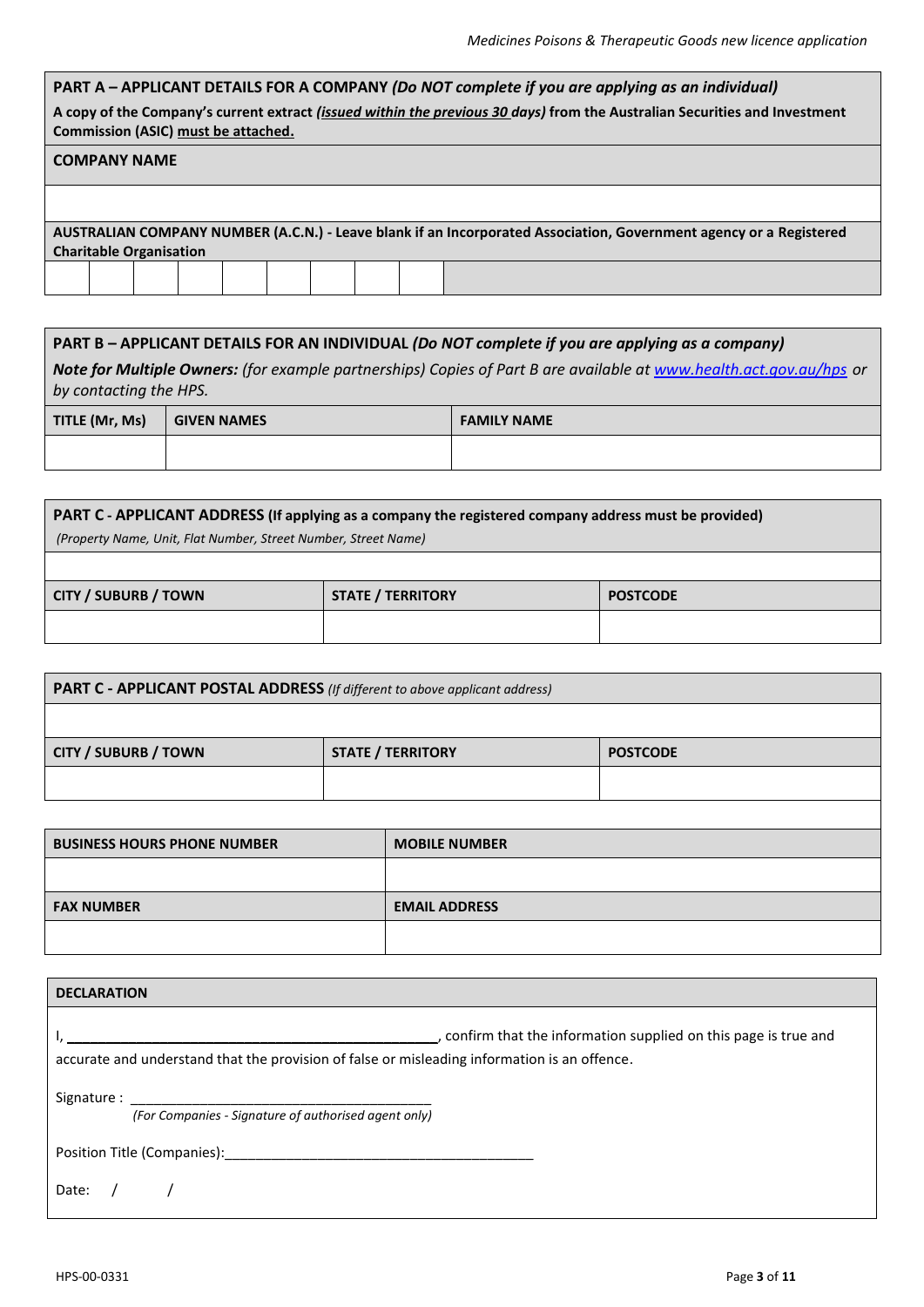**PART C – PROOF OF IDENTIFICATION** *(Must be completed for company (by the registered agent) and individual if applicable)*

*One form of current photographic identification sighted and certified by an authorised witness must be provided for each signatory in Parts A or B.*

*A list of authorised witnesses for true and correct copy can be found at:*  <http://www.ag.gov.au/Publications/Pages/Statutorydeclarationsignatorylist.aspx>

# **The witness should include the following text on a certified copy:**

**EXAMPLE**

*CERTIFIED TRUE COPY OF THE ORIGINAL I certify that this is a true and accurate copy of the original document sighted by me. Full Name: Signed: Dated: Authority to sign: Phone:*

# **ACCEPTABLE FORMS OF PHOTOGRAPHIC IDENTIFICATION – Examples below**

Driver's licence Proof of age or identity card issued by a State/Territory Passport

# **FORMS OF IDENTIFICATION PROVIDED**

| <b>Type</b> | <b>Number</b> | <b>Expiry Date</b> | <b>Certified Copy</b><br>Attached |
|-------------|---------------|--------------------|-----------------------------------|
|             |               |                    |                                   |
|             |               |                    |                                   |

*Note for Multiple Applicants: (for example partnerships) Copies of Part C are available at [www.health.act.gov.au/hps](http://www.health.act.gov.au/hps) or by contacting the HPS.*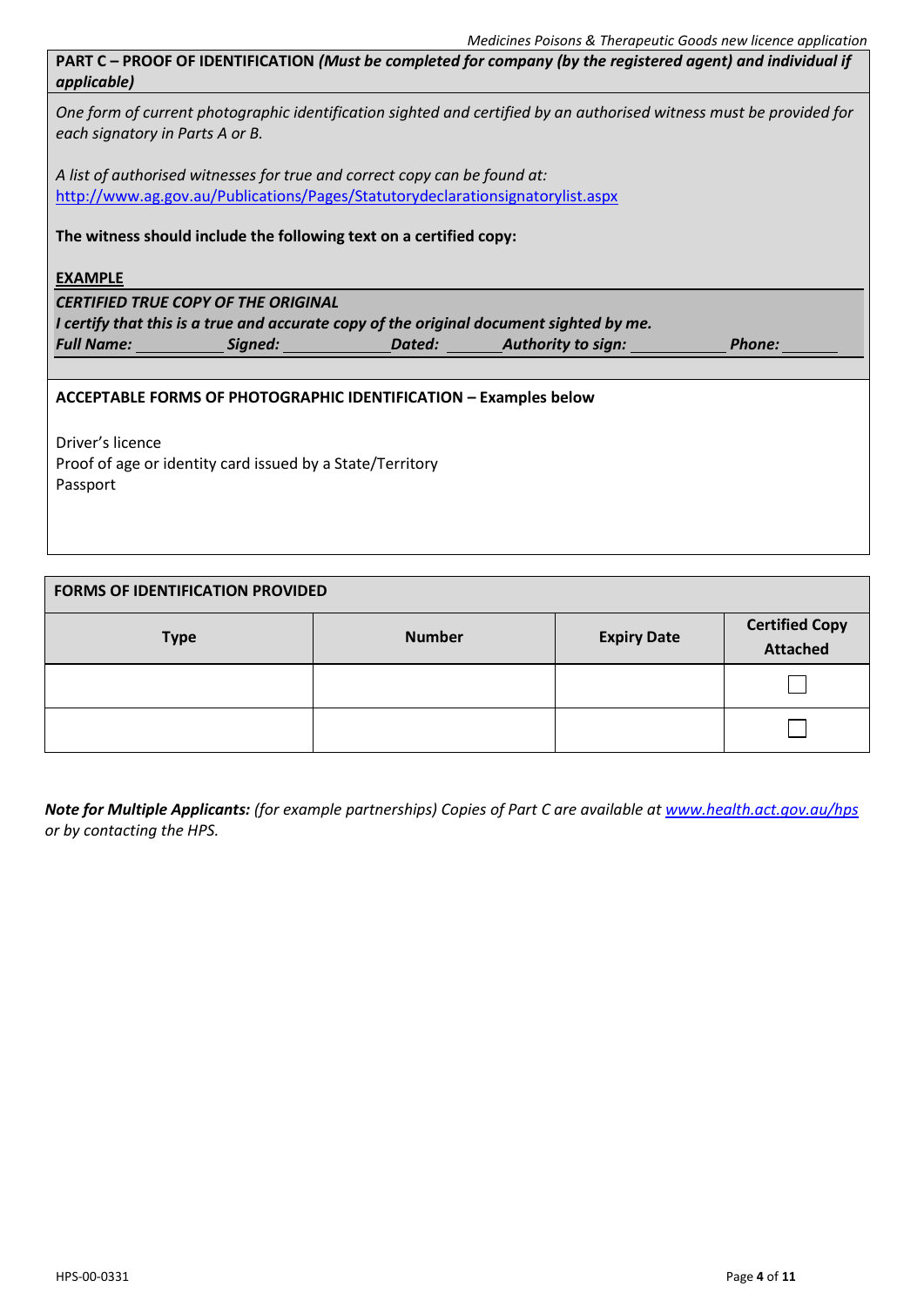| <b>PART D - LICENCES (Please <math>\checkmark</math> licence type you are applying for)</b>                                                                                                                                                                                                      |
|--------------------------------------------------------------------------------------------------------------------------------------------------------------------------------------------------------------------------------------------------------------------------------------------------|
| First-aid Kit Licence - (FK) (\$266 per year) If you are applying for a FK licence please complete Part E Business                                                                                                                                                                               |
| <b>Details and Section 1 First-aid Kit.</b>                                                                                                                                                                                                                                                      |
| <b>REQUIRED INFORMATION</b>                                                                                                                                                                                                                                                                      |
| Qualifications – Evidence to support the qualifications of all persons authorised under the (FK) licence                                                                                                                                                                                         |
| Letter of Support - The original letter of support from a registered Medical Practitioner who will provide medical direction<br>and support to the licence holder.                                                                                                                               |
| Copy of approval under the <i>Emergencies Act 2004</i> (if applicable).                                                                                                                                                                                                                          |
| Declaration and payment (page 10).                                                                                                                                                                                                                                                               |
| Research & Education Program Licence - (R&EP) (\$43 per year) If you are applying for a R&EP licence please complete                                                                                                                                                                             |
| Part E Business Details and Section 2 Research & Education Program Section only.                                                                                                                                                                                                                 |
| Controlled Medicines R&EP Licence<br>Dangerous Poisons R&EP Licence<br>Prohibited Substances R&EP Licence                                                                                                                                                                                        |
| <b>REQUIRED INFORMATION</b>                                                                                                                                                                                                                                                                      |
| Approval of the proposed program by the person in charge of the institution, faculty or division (full name, position held,<br>academic qualifications, statement of approval).                                                                                                                  |
| HREC approval - A copy of the Human Research Ethics Committee approval (HREC) (if applicable).                                                                                                                                                                                                   |
| Declaration and payment (page 10).                                                                                                                                                                                                                                                               |
| Medicines Wholesalers Licence - (MW) (\$443 per year). If you are applying for a MW licence please complete<br>Part E Business Details and Section 3 - Supervisor Details                                                                                                                        |
| <b>REQUIRED INFORMATION</b>                                                                                                                                                                                                                                                                      |
| Qualifications - Evidence to support the qualifications (in chemistry, pharmacy, or pharmacology or experience                                                                                                                                                                                   |
| appropriate for the sale of medicines) of the person who is to supervise the dealings authorised under the licence.                                                                                                                                                                              |
| Floor Plan - A plan of the premises that shows where the medicines are proposed to be stored and the location and<br>nature of security devices.                                                                                                                                                 |
| Declaration and payment (page 10).                                                                                                                                                                                                                                                               |
| Pharmacy Medicines Rural Communities Licence - (PMRC) (\$150 per year). If you are applying for a PMRC licence please                                                                                                                                                                            |
| complete Part E Business Details Section only.                                                                                                                                                                                                                                                   |
| <b>REQUIRED INFORMATION</b>                                                                                                                                                                                                                                                                      |
| Map - A map showing the location of the proposed business for the licence and the distance to the nearest community<br>pharmacies.                                                                                                                                                               |
| Declaration and payment (page 10).                                                                                                                                                                                                                                                               |
| Dangerous Poisons Manufacturers Licence - (DPM) (\$443 per year) If you are applying for a DPM licence please complete<br>Part E Business Details and Section 3 - Supervisor Details                                                                                                             |
| <b>REQUIRED INFORMATION</b>                                                                                                                                                                                                                                                                      |
| Plan - A plan of the premises that shows each part of premises where:                                                                                                                                                                                                                            |
| A process in the manufacture of the dangerous poisons is proposed to be carried and the nature of the process.<br>It is proposed to store the dangerous poisons to which the application relates and any other dangerous poisons<br>obtained for the manufacture of those dangerous poisons; and |
| Location and nature of security devices.                                                                                                                                                                                                                                                         |
| Qualifications - Evidence to support the qualifications of the person who is to supervise the dealings with authorised<br>substances under the licence.                                                                                                                                          |
| Declaration and payment (page 10).                                                                                                                                                                                                                                                               |
| Dangerous Poisons Suppliers Licence - (DPS) (\$443 per year) If you are applying for a DPS licence please complete Part E<br><b>Business Details and Section 3 - Supervisor Details</b>                                                                                                          |
| REQUIRED INFORMATION - Attached to application                                                                                                                                                                                                                                                   |
| Plan - A plan of premises that shows each part of premises where:                                                                                                                                                                                                                                |
| It is proposed to store the dangerous poisons to which the application relates and any other dangerous poisons obtained                                                                                                                                                                          |
| for the manufacture of those dangerous poisons; and                                                                                                                                                                                                                                              |
| • Location and nature of security devices.<br>Qualification Compliance - Evidence to support the qualifications of the person who is to supervise the dealings.                                                                                                                                  |
| Declaration and payment (page 10).                                                                                                                                                                                                                                                               |
|                                                                                                                                                                                                                                                                                                  |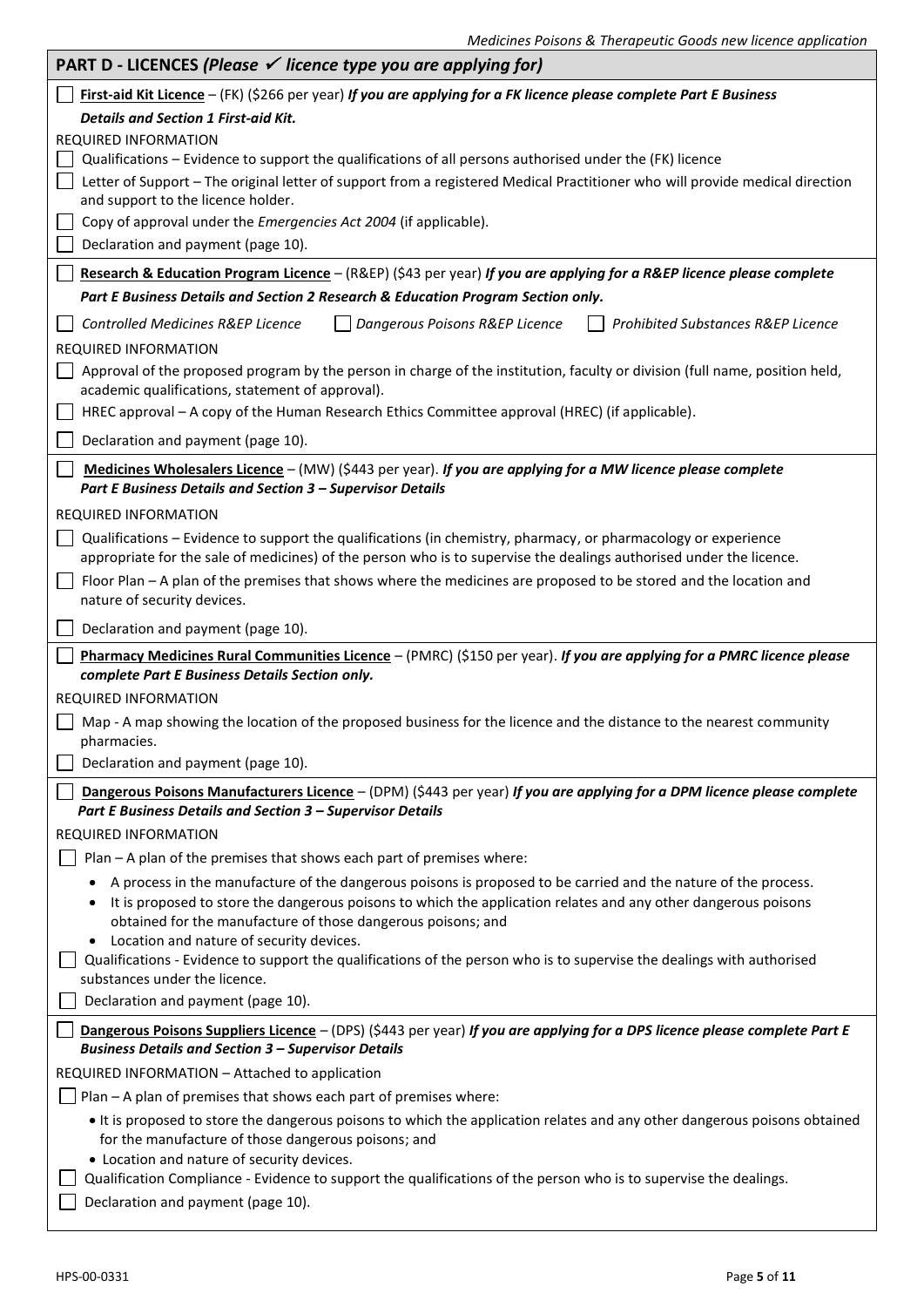| Other Medicines. Poisons and Therapeutic Goods Licence - (Other) (\$0 per year) If you are applying for an Other licence<br>please complete Part E Business Details and Section4 - Supervisor Details and Details of Use. |                       |                          | Medicines Poisons & Therapeutic Goods new licence application |  |                          |                                              |
|---------------------------------------------------------------------------------------------------------------------------------------------------------------------------------------------------------------------------|-----------------------|--------------------------|---------------------------------------------------------------|--|--------------------------|----------------------------------------------|
|                                                                                                                                                                                                                           |                       |                          |                                                               |  |                          |                                              |
| Qualifications - Evidence to support the qualifications (refers to academic, professional or other relevant experience) of the                                                                                            |                       |                          |                                                               |  |                          |                                              |
| person who is to supervise the dealings authorised under the licence.<br>Floor Plan - A plan of the premises that shows where the medicines are proposed to be stored and the location and                                |                       |                          |                                                               |  |                          |                                              |
| nature of security devices.                                                                                                                                                                                               |                       |                          |                                                               |  |                          |                                              |
| Declaration and payment (page 10).                                                                                                                                                                                        |                       |                          |                                                               |  |                          |                                              |
|                                                                                                                                                                                                                           |                       |                          |                                                               |  |                          |                                              |
| <b>PART E - LICENCE APPLICATION DETAILS (must be completed)</b>                                                                                                                                                           |                       |                          |                                                               |  |                          |                                              |
| TRADING NAME - if applicable                                                                                                                                                                                              |                       |                          |                                                               |  |                          |                                              |
| <b>PHYSICAL ADDRESS OF BUSINESS</b>                                                                                                                                                                                       |                       |                          |                                                               |  |                          |                                              |
| <b>NUMBER:</b>                                                                                                                                                                                                            | <b>PROPERTY NAME:</b> |                          |                                                               |  |                          |                                              |
| <b>STREET NAME:</b>                                                                                                                                                                                                       |                       |                          |                                                               |  |                          |                                              |
| <b>SUBURB:</b>                                                                                                                                                                                                            |                       | <b>STATE:</b>            |                                                               |  | <b>POSTCODE:</b>         |                                              |
|                                                                                                                                                                                                                           |                       |                          |                                                               |  |                          |                                              |
| <b>BUSINESS ONSITE CONTACT PERSON</b>                                                                                                                                                                                     |                       |                          |                                                               |  |                          |                                              |
| <b>GIVEN NAME:</b>                                                                                                                                                                                                        |                       |                          | <b>FAMILY NAME:</b>                                           |  |                          |                                              |
| <b>BUSINESS PHONE:</b>                                                                                                                                                                                                    |                       |                          | <b>MOBILE PHONE:</b>                                          |  |                          |                                              |
| FAX:<br><b>EMAIL ADDRESS:</b>                                                                                                                                                                                             |                       |                          |                                                               |  |                          |                                              |
| Is the storage address the same as physical address of business? $\Box$ No                                                                                                                                                |                       |                          |                                                               |  |                          | Yes (If Yes continue to OPERATIONAL DETAILS) |
| PROGRAM/STORAGE ADDRESS                                                                                                                                                                                                   |                       |                          |                                                               |  |                          |                                              |
|                                                                                                                                                                                                                           | <b>PROPERTY NAME:</b> |                          |                                                               |  |                          |                                              |
| <b>NUMBER:</b>                                                                                                                                                                                                            |                       |                          |                                                               |  |                          |                                              |
| <b>STREET NAME:</b>                                                                                                                                                                                                       |                       |                          |                                                               |  |                          |                                              |
| <b>SUBURB:</b>                                                                                                                                                                                                            |                       | <b>STATE:</b>            |                                                               |  | <b>POSTCODE:</b>         |                                              |
| <b>CONTACT NAME:</b>                                                                                                                                                                                                      |                       |                          | <b>CONTACT NUMBER:</b>                                        |  |                          |                                              |
|                                                                                                                                                                                                                           |                       |                          |                                                               |  |                          |                                              |
| <b>OPERATIONAL DETAILS (Applicable to all licences unless otherwise stated)</b>                                                                                                                                           |                       |                          |                                                               |  |                          |                                              |
| <b>SUBSTANCE DETAILS:</b>                                                                                                                                                                                                 |                       |                          |                                                               |  |                          |                                              |
| <b>Name of Substance</b>                                                                                                                                                                                                  | <b>Strength</b>       | <b>Form of Substance</b> |                                                               |  | <b>Maximum Quantity*</b> | <b>Total Quantity*</b>                       |
|                                                                                                                                                                                                                           |                       |                          |                                                               |  |                          |                                              |
|                                                                                                                                                                                                                           |                       |                          |                                                               |  |                          |                                              |
|                                                                                                                                                                                                                           |                       |                          |                                                               |  |                          |                                              |
|                                                                                                                                                                                                                           |                       |                          |                                                               |  |                          |                                              |
|                                                                                                                                                                                                                           |                       |                          |                                                               |  |                          |                                              |
|                                                                                                                                                                                                                           |                       |                          |                                                               |  |                          |                                              |
|                                                                                                                                                                                                                           |                       |                          |                                                               |  |                          |                                              |

**\*** *Maximum Quantity:* the quantity that would be possessed under the licence at any one time.

**\*** *Total Quantity:* the quantity that may be possessed during the licence period.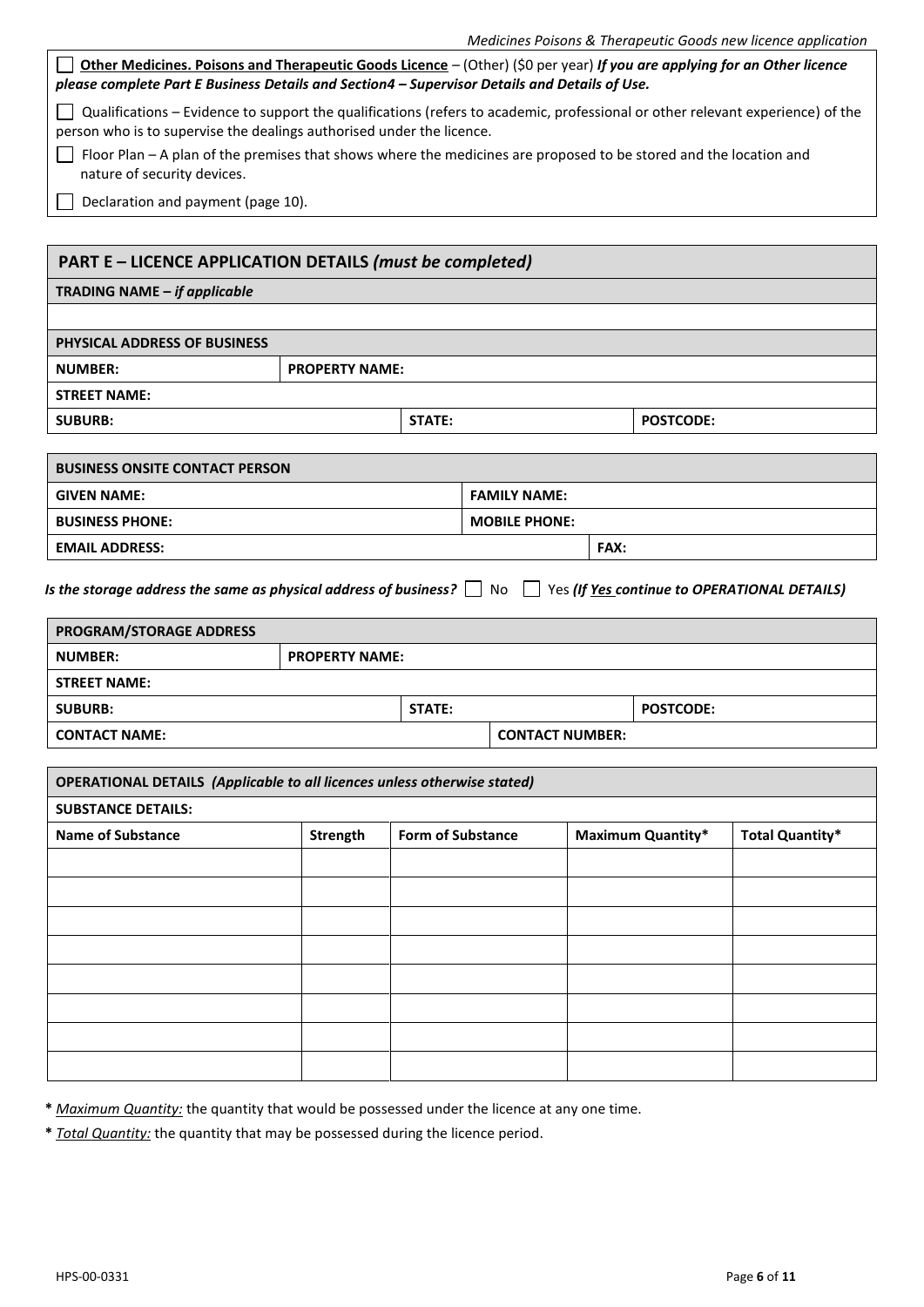#### **SECURITY ARRANGEMENTS**

*Please provide information.*

#### **SECTION 1 - FIRST-AID KIT (FK)**

#### **AUTHORISED PERSON DETAILS**

Details of each person proposed to be authorised to deal under the licence. If insufficient space provided to record all details, please attach additional information to this application.

*Note: Occupation must be a registered nurse or ambulance paramedic. Ambulance paramedic qualifications must be Associate Diploma Health Science (Ambulance Officer) or equivalent.*

| <b>Given Names</b> | <b>Family Name</b> | <b>Residential Address</b> | Occupation | <b>Qualifications &amp;</b><br><b>Board Registration. No.</b><br>(if applicable) |
|--------------------|--------------------|----------------------------|------------|----------------------------------------------------------------------------------|
|                    |                    |                            |            |                                                                                  |
|                    |                    |                            |            |                                                                                  |
|                    |                    |                            |            |                                                                                  |
|                    |                    |                            |            |                                                                                  |
|                    |                    |                            |            |                                                                                  |
|                    |                    |                            |            |                                                                                  |
|                    |                    |                            |            |                                                                                  |
|                    |                    |                            |            |                                                                                  |
|                    |                    |                            |            |                                                                                  |
|                    |                    |                            |            |                                                                                  |
|                    |                    |                            |            |                                                                                  |

#### **DETAILS OF USE**

*Details of the situations in which the proposed medicines will be used (e.g operational protocols). Details of workplaces and/or community venues at which the relevant medicines are proposed to be administered.*

If insufficient space provided to record all details, please attach additional information to this application. *Please ensure that both declarations on page 10 are signed and payment details are provided on page 11.*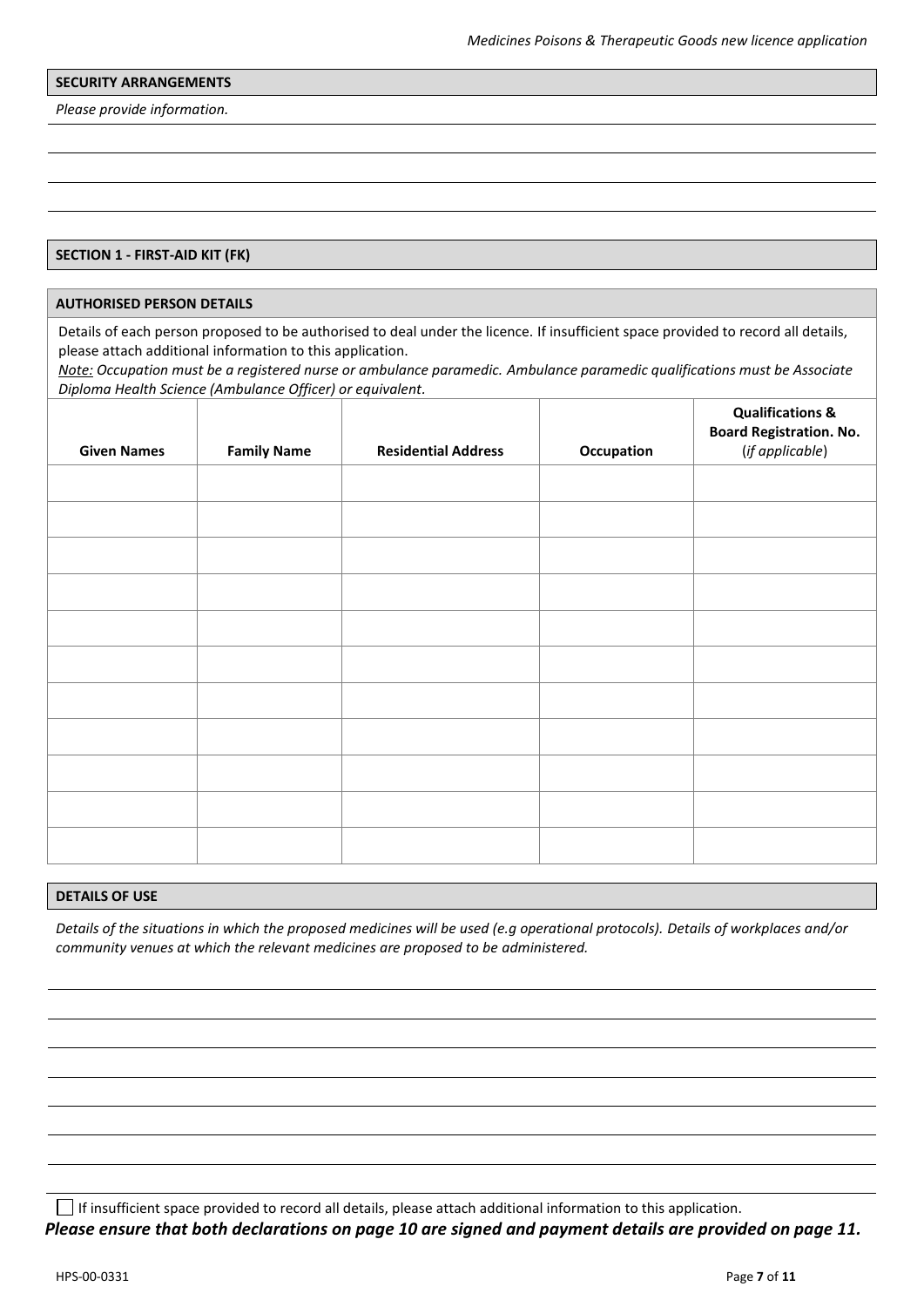#### **SECTION 2 - RESEARCH & EDUCATION PROGRAM (R&EP)**

*Is the supervisor the same as applicant?* ■ No ■ *Yes – (if <u>Yes</u> continue to RESEARCHER DETAILS)* 

| <b>SUPERVISOR</b>       |                     |  |  |  |
|-------------------------|---------------------|--|--|--|
| <b>GIVEN NAME:</b>      | <b>FAMILY NAME:</b> |  |  |  |
| <b>PHONE NUMBER:</b>    | <b>MOBILE:</b>      |  |  |  |
| <b>QUALIFICATIONS*:</b> |                     |  |  |  |
|                         |                     |  |  |  |

*\*Supervisor qualifications: for R&EP refers to academic, professional or other relevant experience.*

*Is the researcher the same as the supervisor? ■ No ■ Yes – (if <u>Yes</u> continue to DETAILS OF PROGRAM)* 

| <b>RESEARCHER DETAILS</b> |                     |  |
|---------------------------|---------------------|--|
| <b>GIVEN NAME:</b>        | <b>FAMILY NAME:</b> |  |
| <b>PHONE NUMBER:</b>      | <b>MOBILE:</b>      |  |
| <b>QUALIFICATIONS*:</b>   |                     |  |
|                           |                     |  |

*\*Qualifications: for R&E researchers refers to academic, professional or other relevant experience.*

| <b>PROGRAM/PROJECT TITLE:</b> |  |
|-------------------------------|--|

**DESCRIPTION OF THE PROGRAM/PROJECT:** *include an explanation of why it cannot be carried out satisfactorily without the use of the proposed regulated substance(s):* 

 $\Box$  If insufficient space provided to record all details, please attach additional information to this application.

# **PROPOSED SUPERVISION ARRANGEMENTS FOR THE PROGRAM/PROJECT**

*Please ensure that both declarations on page 10 are signed and payment details are provided on page 11.*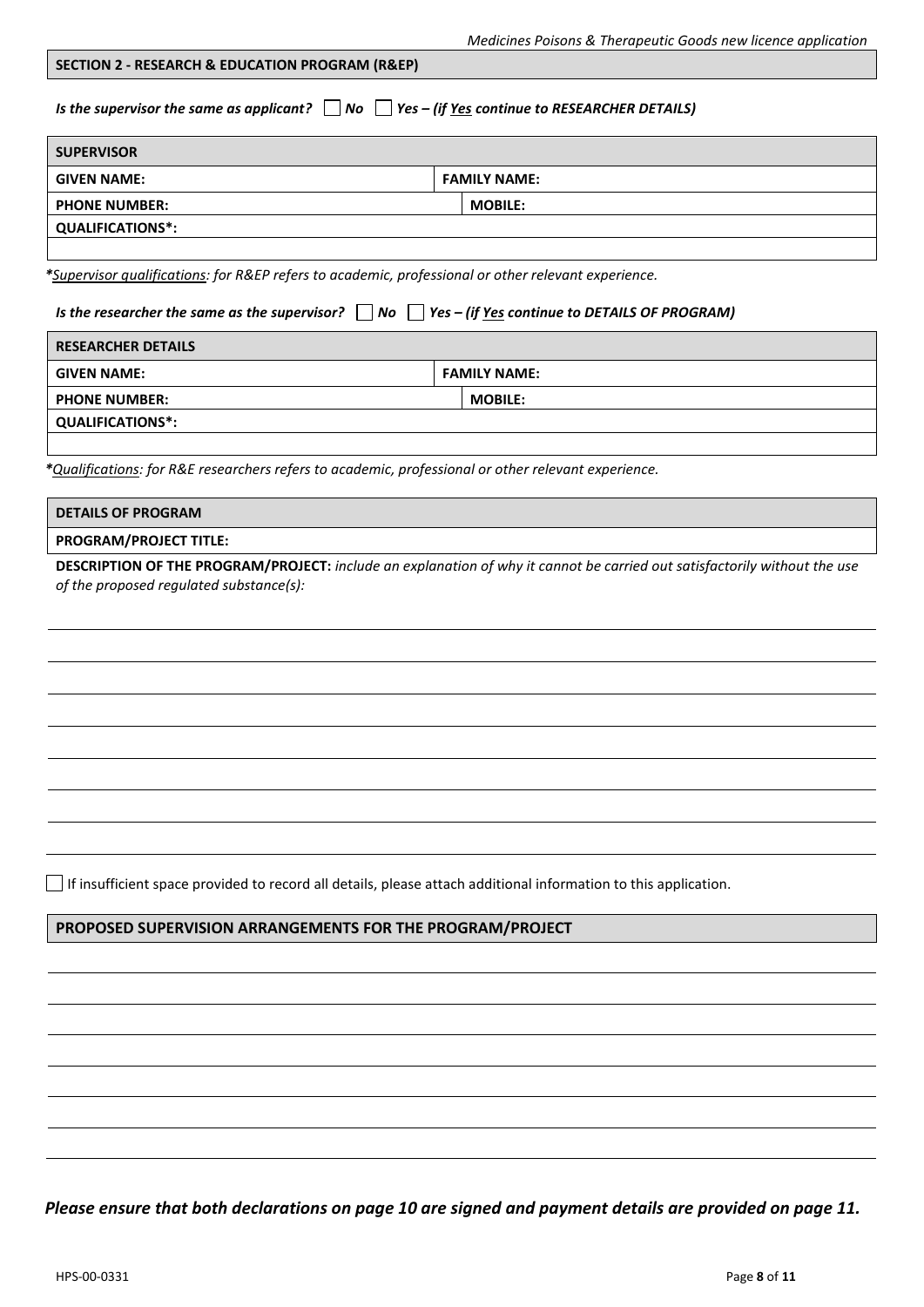|                        | SECTION 3 - MEDICINES WHOLESALERS (MW), DANGEROUS POISONS MANUFACTURERS (DPM) & DANGEROUS POISONS |
|------------------------|---------------------------------------------------------------------------------------------------|
| <b>SUPPLIERS (DPS)</b> |                                                                                                   |

*Is the supervisor the same as applicant? Yes No – (if No complete below information)*

| <b>SUPERVISOR</b>       |                     |  |
|-------------------------|---------------------|--|
| <b>GIVEN NAME:</b>      | <b>FAMILY NAME:</b> |  |
| <b>PHONE NUMBER:</b>    | <b>MOBILE:</b>      |  |
| <b>QUALIFICATIONS*:</b> |                     |  |
|                         |                     |  |
|                         |                     |  |
|                         |                     |  |

*\*Supervisor's qualifications for MW, DPM & DPS licences must be must be in chemistry, pharmacy or pharmacology or appropriate sales experience.*

#### **SECTION 4 – OTHER MEDICINES, POISONS AND THERAPEUTIC GOODS LICENCE (OTHER)**

*Is the supervisor the same as applicant?*  $\Box$  No  $\Box$  Yes – (if <u>Yes</u> continue to RESEARCHER DETAILS)

| <b>SUPERVISOR</b>       |                     |  |
|-------------------------|---------------------|--|
| <b>GIVEN NAME:</b>      | <b>FAMILY NAME:</b> |  |
| <b>PHONE NUMBER:</b>    | <b>MOBILE:</b>      |  |
| <b>QUALIFICATIONS*:</b> |                     |  |
|                         |                     |  |

*\*Supervisor qualifications: for OTHER licence refers to academic, professional or other relevant experience.*

#### **DETAILS OF USE**

*Details of the situations in which the proposed substances will be dealt (e.g. operational protocols). Details of workplaces and/or community venues at which the relevant medicines are proposed to be dealt.*

 $\Box$  If insufficient space provided to record all details, please attach additional information to this application.

#### **PROPOSED SUPERVISION ARRANGEMENTS FOR THE USE OF SUBSTANCES**

If insufficient space provided to record all details, please attach additional information to this application.

# *Please ensure that both declarations on page 10 are signed and payment details are provided on page 11.*

HPS-00-0331 Page **9** of **11**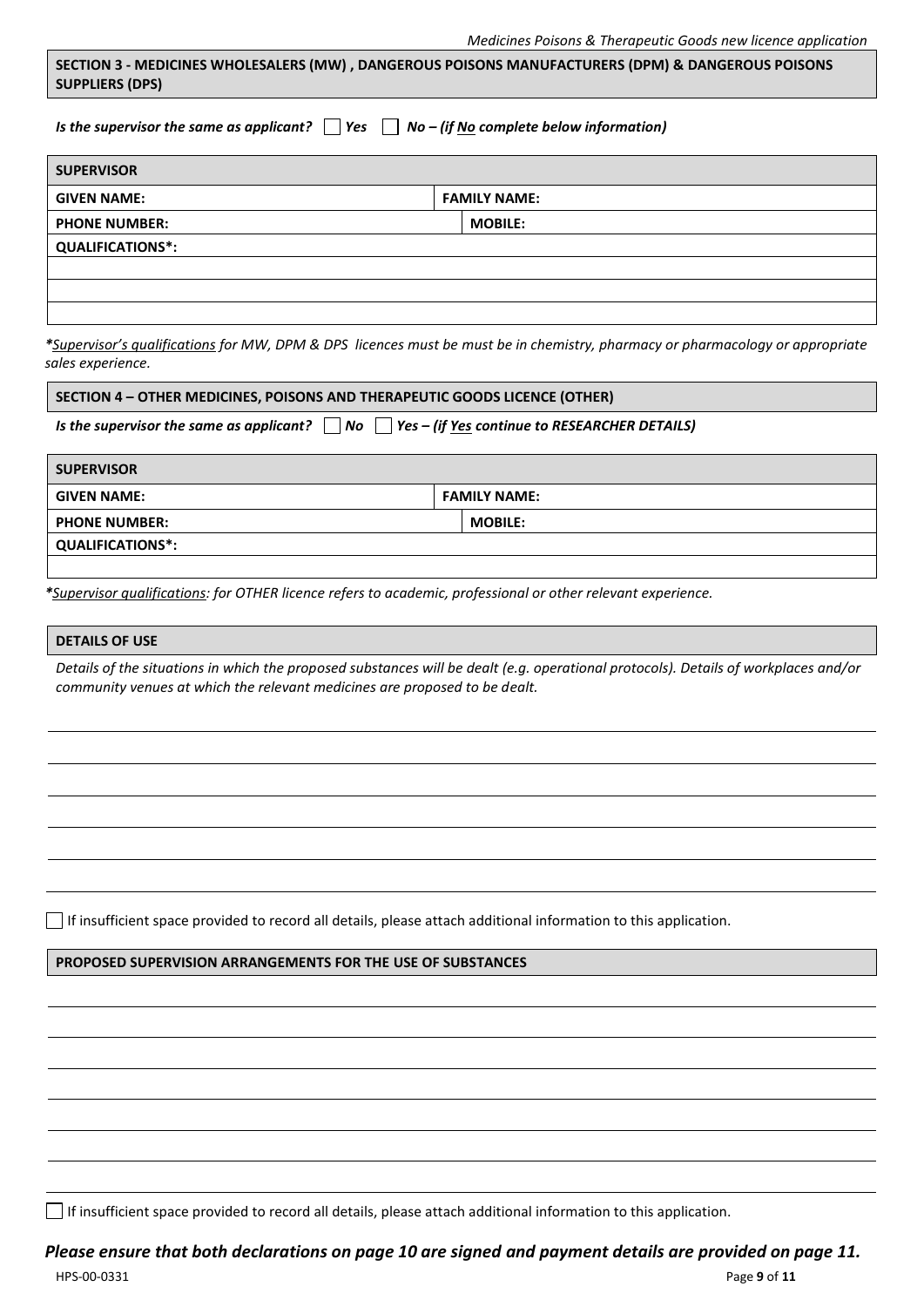# **DECLARATION AND PAYMENT** *(Must be completed)*

#### **DECLARATION OF SUITABILITY**

I declare that I am a suitable person to hold a licence because:

- I, a close associate or a corporation where I am an executive officer, has not been convicted or found guilty in the 5-year period before the day of application for the licence of an offence against the Act or an offence in Australia or elsewhere in relation to a regulated substance or regulated therapeutic good.
- I, or a close associate, are not an undischarged bankrupt now or were in the 5-year period before application, or have executed a personal insolvency agreement.
- I, or a close associate, were not involved in the management of a corporation in the 5-year period before application that became the subject of a winding-up order or where an administrator was appointed for the corporation.

**NAME:** \_\_\_\_\_\_\_\_\_\_\_\_\_\_\_\_\_\_\_\_\_\_\_\_\_\_\_\_\_\_\_\_\_\_\_\_\_\_\_\_\_\_\_\_\_\_\_\_\_ **SIGNATURE:** \_\_\_\_\_\_\_\_\_\_\_\_\_\_\_\_\_\_\_\_\_\_\_\_\_\_\_\_\_\_\_\_

#### **DECLARATION FOR ENTIRE APPLICATION**

I declare that I am authorised to supply all the information above; that all the information supplied on this form is true and correct; and that there are necessary records and/or documentation to support this licence application.

I understand that failure to submit all required information and documentation may delay my application and that the provision of false or misleading information may be a criminal offence.

**NAME:** \_\_\_\_\_\_\_\_\_\_\_\_\_\_\_\_\_\_\_\_\_\_\_\_\_\_\_\_\_\_\_\_\_\_\_\_\_\_\_\_\_\_\_\_\_\_\_\_\_\_ **POSITION:** \_\_\_\_\_\_\_\_\_\_\_\_\_\_\_\_\_\_\_\_\_\_\_\_\_\_\_\_\_\_\_\_\_\_\_

**SIGNATURE:** \_\_\_\_\_\_\_\_\_\_\_\_\_\_\_\_\_\_\_\_\_\_\_\_\_\_\_\_\_\_\_\_\_\_\_\_\_\_\_\_\_\_\_\_\_ **DATE:** \_\_\_\_\_\_\_\_\_\_\_\_\_\_\_\_\_\_\_\_\_\_\_\_\_\_\_\_\_\_\_\_\_\_\_\_\_\_\_